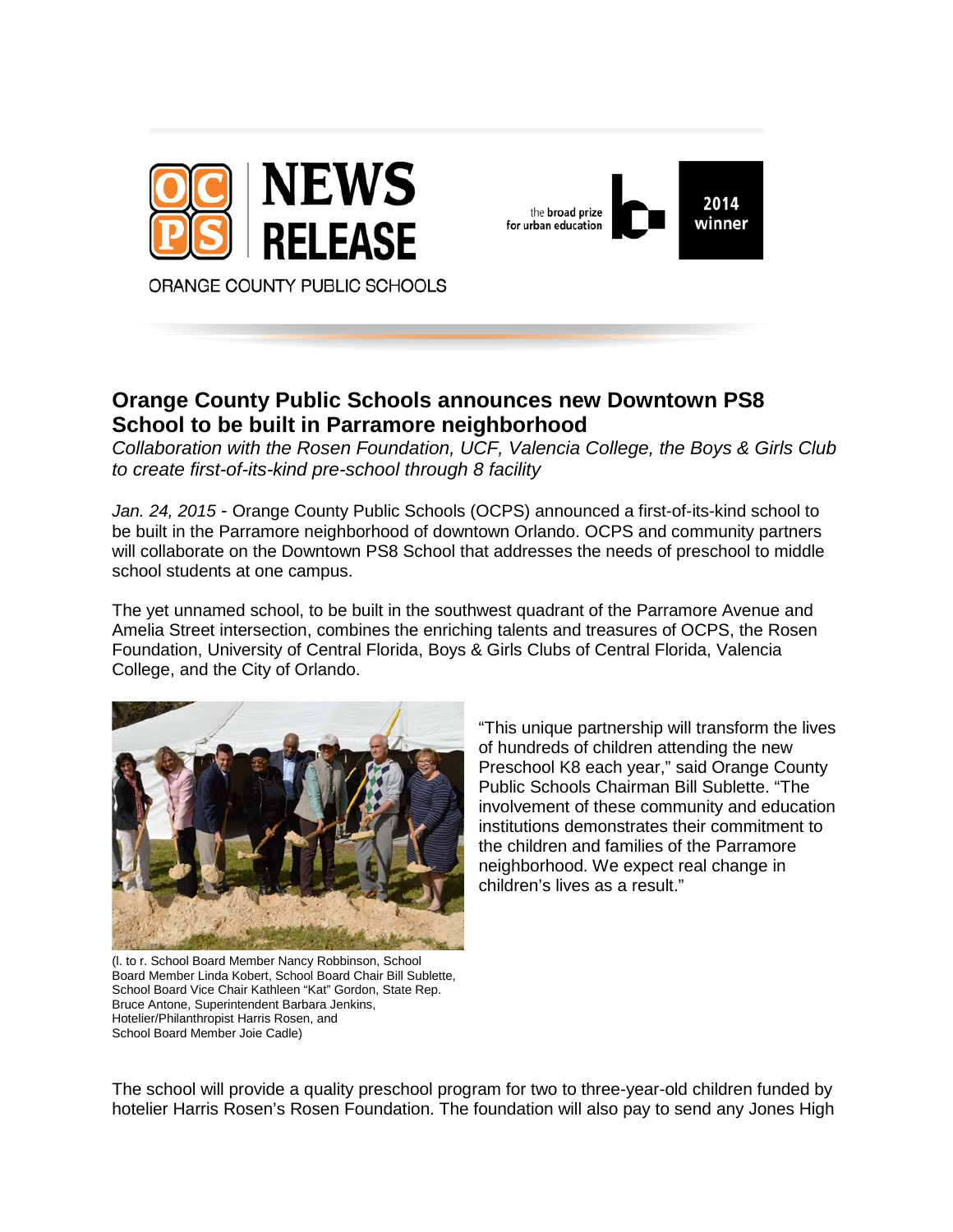School graduate living in the Parramore neighborhood to a two-year college, four-year college, or technical or vocational college in Florida. This mirrors the successful program Rosen started in the Tangelo Park neighborhood more than 20 years ago where 280 students have received scholarships to college and technical or career training schools.

"We've seen young lives changed as a result of our program in Tangelo Park," stated hotelier Harris Rosen. "We're excited about duplicating it in Parramore and getting great results. This is something that should be happening across our country to make education equality a reality."

"What an incredible blessing for the children and families of Parramore," declared Orange County School Board Vice Chair and District 5 School Board Member Kathleen "Kat" Gordon, whose district encompasses the Parramore neighborhood. "Having the school right in the neighborhood increases the opportunity for parents to be involved in their children's education. I'm thrilled for these families and can't wait for the first day of school," said Gordon.

The University of Central Florida and Valencia College plan a teacher internship program for their education students, but there's more. UCF will provide tuition and fees for a four-year scholarship to the UCF Medical School to any Jones High School graduate who grows up in the Parramore area and meets criteria, including admission to the medical school.

"This groundbreaking for a national model school signifies a landmark event for Parramore, for Orlando, and for public education in Orange County," said UCF President John C. Hitt. "As UCF fashions a new downtown campus with Valencia College and the City of Orlando, we look forward to engaging with the Parramore community, Orange County Public Schools, and philanthropist Harris Rosen to foster a dynamic new partnership for student success."

In addition to the kindergarten through middle-school curriculum, an on-site Boys & Girls Club program for six to 18-year-olds will provide children with after-school youth development programs.

"This partnership with OCPS, the Hughes family, our donors, and the funding community will provide great futures for thousands of youth in the area who may never have had the opportunity to reach their full potential," said Gary Cain, president of Boys & Girls Clubs of Central Florida. "Evidence clearly demonstrates that when children have a safe place like a Boys & Girls Club, their academics improve, they avoid risky behaviors, and they grow up to become productive and caring citizens. We're excited about this partnership and look forward to this new club positively impacting young lives for years to come."

Additionally, OCPS and the City of Orlando are discussing other services that could be provided to community members on-site after school hours.

"We are grateful to the community for making this a reality," said Dr. Barbara Jenkins, OCPS Superintendent. "From the voters who approved the half-cent sales tax to build this school, to the community philanthropists whose donations will provide valuable experiences on this campus, we are so lucky to live in a community that truly values and supports public education."

While the school design is in preliminary stages, the vision is to have a separate wing for the preschool and prekindergarten programs, dedicated office and activity space for the Boys & Girls Club, and outdoor space suitable for community events.